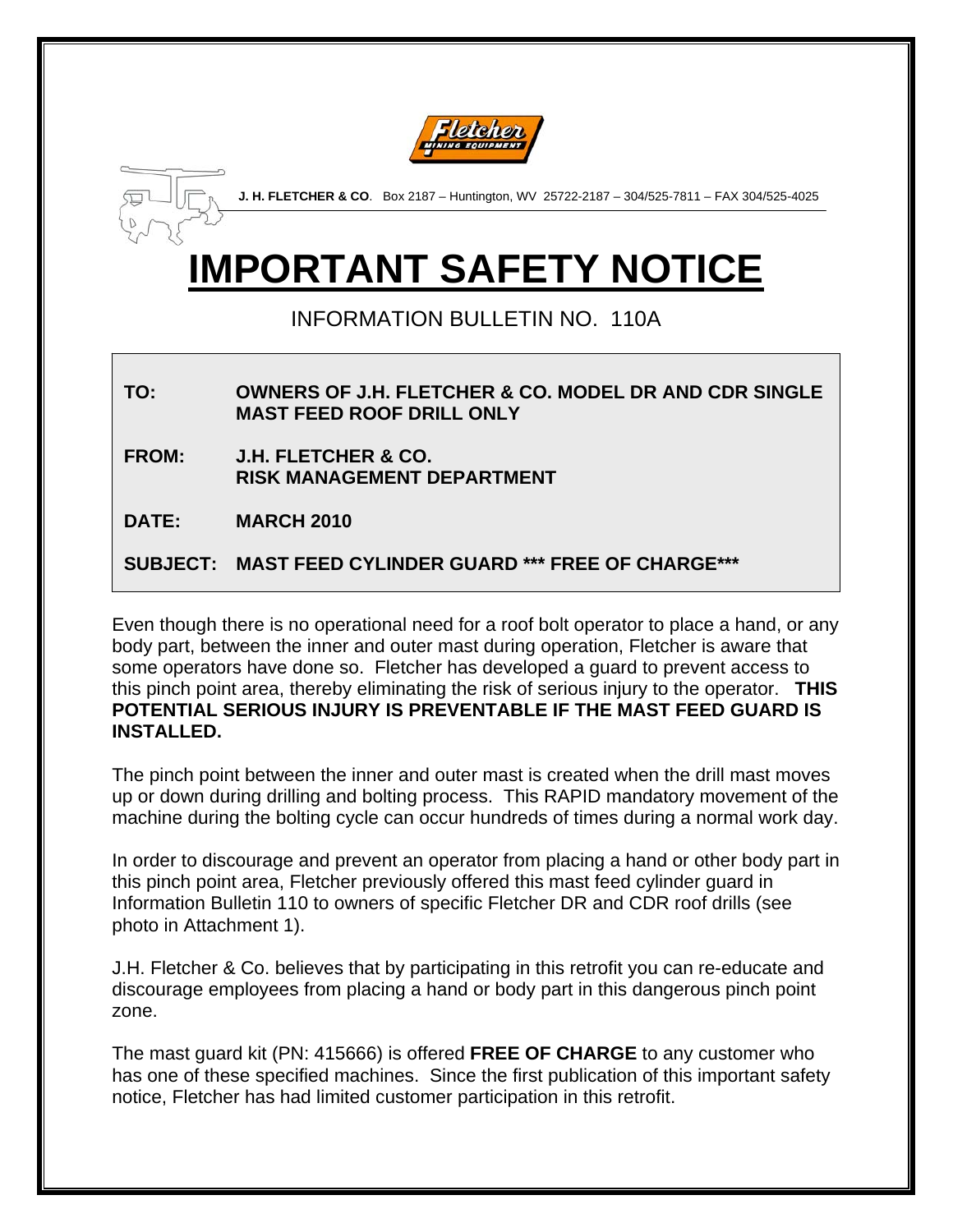Information Bulletin 110A March 2010 Page 2

Fletcher is RENOTIFYING our customers to encourage immediate participation in this important safety retrofit. If you do not have a copy of the original Information Bulletin 110, you may view it on our website, www.jhfletcher.com. If you do not have access to our website, you may call and request a copy be sent to you. We encourage all customers to review the previous bulletin to determine if they are affected by this retrofit.

Call the Fletcher Service Department to order a **FREE** kit for each single mast feed machine you have. When you have retrofitted your machine(s) and trained your operators on this issue, please return the Retrofit Verification Form (see Attachment 2) for our records.

If you no longer own or operate a machine that might be affected by this notification, please complete the Inactive Equipment Disposition Form (see attachment 3) so we may update our records, make sure you are not affected by this notice, and to ensure that future notices of this kind are getting to the right people. If you do not own a machine specified in this notice you are not required to do anything.

If you have additional questions, or are experiencing any delay in receiving your retrofit kit(s), call the Risk Management Department at 304/525-7811, ext. 240.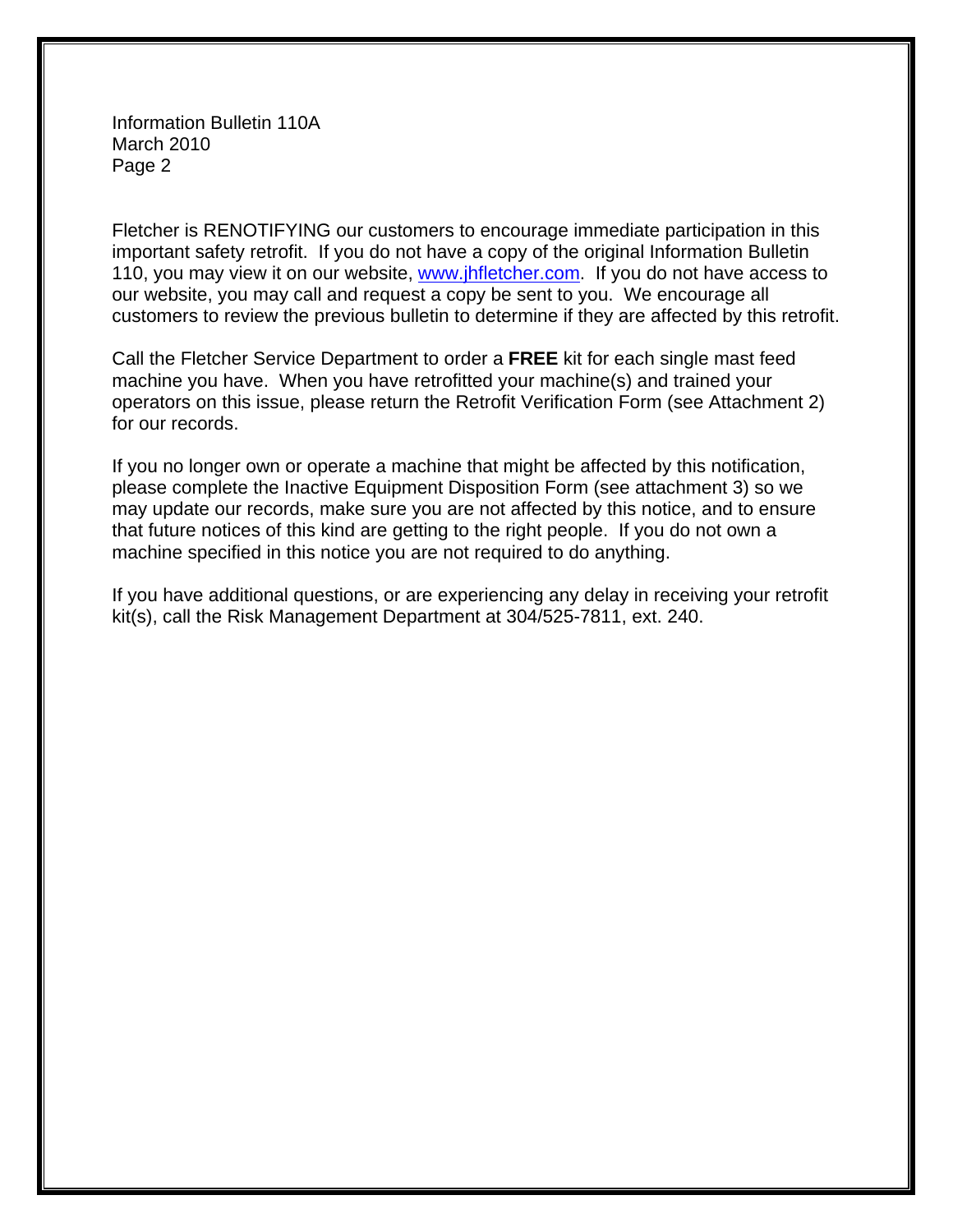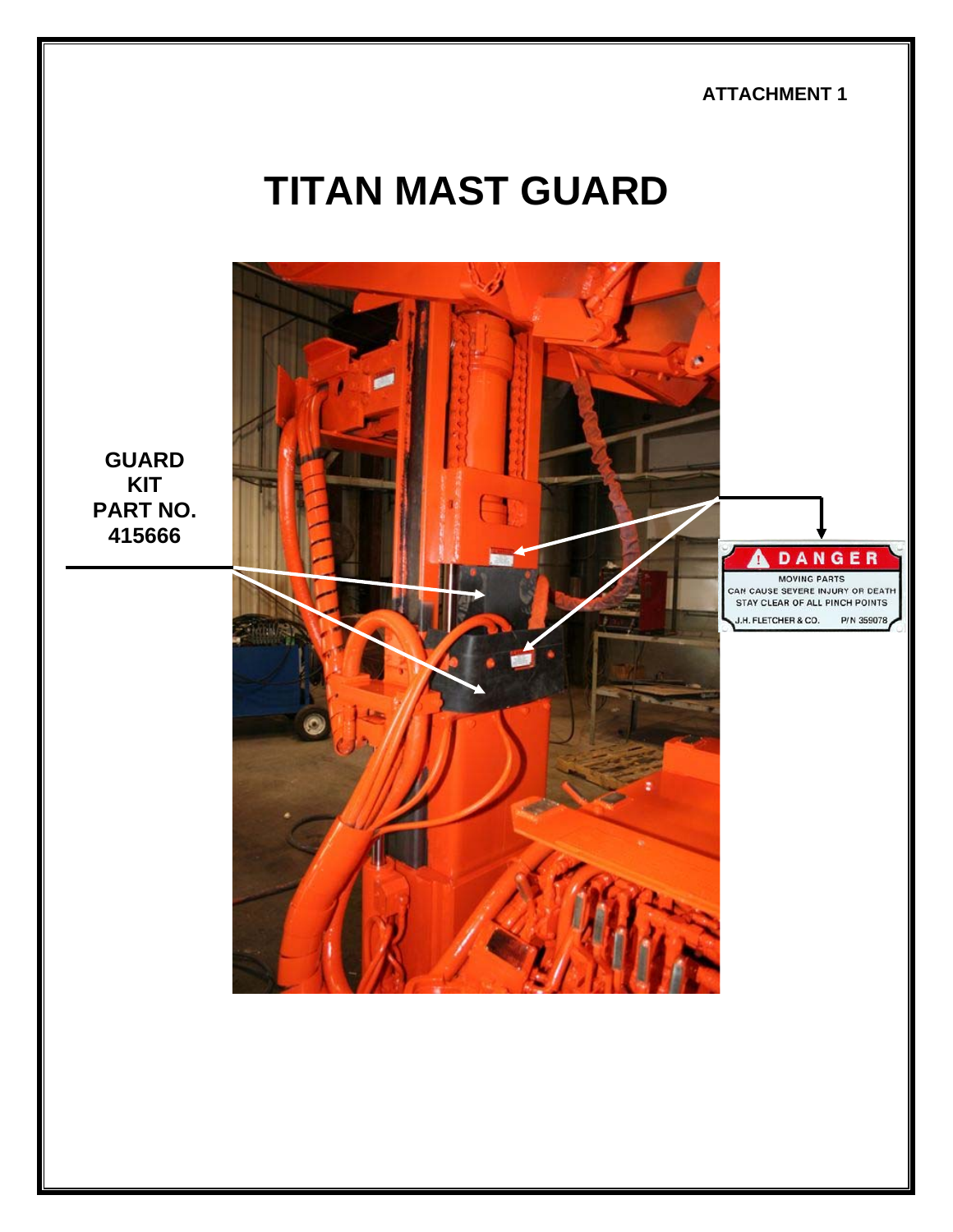|                                                                                                                                                                                                                                                                                    |                                                       | <b>ATTACHMENT 2</b>                                                            |  |  |
|------------------------------------------------------------------------------------------------------------------------------------------------------------------------------------------------------------------------------------------------------------------------------------|-------------------------------------------------------|--------------------------------------------------------------------------------|--|--|
|                                                                                                                                                                                                                                                                                    | <b>INFORMATION BULLETIN 110A</b><br><b>MARCH 2010</b> |                                                                                |  |  |
|                                                                                                                                                                                                                                                                                    |                                                       | MAST FEED CYLINDER GUARD RETROFIT<br><b>VERIFICATION FORM</b>                  |  |  |
| Please complete and return this verification form after you have retrofitted your<br>machine(s) and retrained all operator on the avoidance of pinch point areas. Your<br>cooperation in identifying transferred, sold and permanently out-of-service equipment is<br>appreciated. |                                                       |                                                                                |  |  |
|                                                                                                                                                                                                                                                                                    | Person completing verification form:                  | <b>Printed Name</b>                                                            |  |  |
|                                                                                                                                                                                                                                                                                    |                                                       | Signature                                                                      |  |  |
| Title:<br>Address:                                                                                                                                                                                                                                                                 | Name of Company:                                      |                                                                                |  |  |
| Phone:                                                                                                                                                                                                                                                                             |                                                       |                                                                                |  |  |
| $\lambda$                                                                                                                                                                                                                                                                          | serial no(s). affected.                               | Our company has complied with this Safety Notice by providing the model(s) and |  |  |

( ) Our company is not affected by this Safety Notice.

| <b>MODEL</b> | <b>SERIAL NO.</b> | <b>DATE TOOL TRAY</b><br><b>WARNING TAGS</b><br><b>WERE INSTALLED</b> |
|--------------|-------------------|-----------------------------------------------------------------------|
|              |                   |                                                                       |
|              |                   |                                                                       |
|              |                   |                                                                       |
|              |                   |                                                                       |
|              |                   |                                                                       |
|              |                   |                                                                       |
|              |                   |                                                                       |
|              |                   |                                                                       |
|              |                   |                                                                       |
|              |                   |                                                                       |